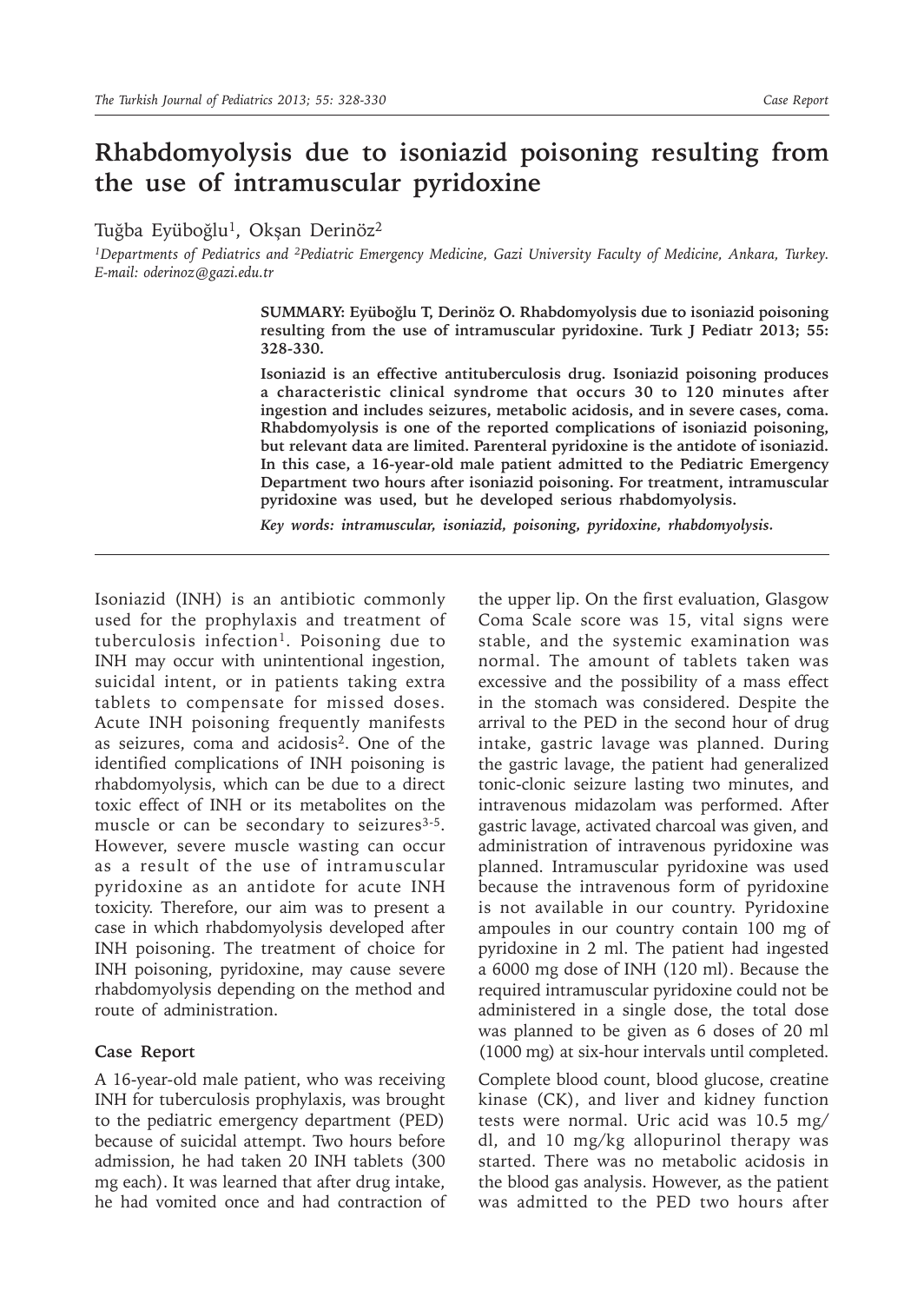ingestion, had contraction of the upper lip and a seizure lasting two minutes, it was thought that the toxic effects of the drug had begun to appear. To prevent rhabdomyolysis due to INH poisoning, intravenous fluid therapy and alkalization were started. The patient was admitted to the Pediatric Intensive Care Unit (PICU) for follow-up.

The CK level began to rise on the third day of hospitalization. The fluid therapy was continued. On the fourth day of follow-up, CK had risen to 22673 U/L, and levels returned to normal on the eighth day (Table I). During follow-up in the PICU, he had no seizure. His renal function tests, urine output and vital signs were normal. He was discharged on the eighth day of hospitalization.

## **Discussion**

Isoniazid (INH) is an effective treatment for tuberculosis<sup>1</sup>. INH poisoning may induce a deficiency in gamma aminobutyric acid (GABA) and pyridoxine. GABA is the most important inhibitory neurotransmitter in the central nervous system. Pyridoxal-5-phosphate, which is the active form of pyridoxine, is involved as a coenzyme in the synthesis of GABA. INH causes a decrease in GABA synthesis by inhibiting the pyridoxal phosphate-dependent enzyme glutamic acid decarboxylase<sup>2</sup>. Therefore, seizures do not respond to conventional antiepileptic drugs. The best treatment option is intravenous pyridoxine to terminate seizures caused by INH and increase the concentration of GABA in the central nervous system<sup>1,2</sup>. The amount of pyridoxine used in the treatment is equal to the amount of INH taken. If the exact INH intake is unknown, 5

g of pyridoxine is given intravenously in 3-5 minutes. If seizures are resistant or repeat despite treatment, pyridoxine can be repeated in 20 minutes<sup>6</sup>. The use of benzodiazepines with pyridoxine has a synergistic effect in terms of the termination of the seizure<sup>6,7</sup>. Intoxication produces characteristic clinical findings that occur 30 to 120 minutes after ingestion. Acute INH poisoning usually manifests as altered mental status, seizure, including status epilepticus, and acidosis<sup>2</sup>. One of the identified complications of INH poisoning is rhabdomyolysis. Rhabdomyolysis is defined as damage of skeletal muscle resulting in the subsequent release of intracellular contents into the circulation, particularly myoglobin and CK<sup>8</sup>. The most common causes of rhabdomyolysis are infections, injuries, medications and toxins, muscle disease, trauma, seizure, and immobility<sup>9</sup>. INH-induced rhabdomyolysis can be due to a direct toxic effect of the INH or its metabolites on the muscle or can be secondary to seizures<sup>3-5,10</sup>. These effects could not fully explain the rhabdomyolysis. In one study, although there is a correlation between seizure duration and high CK levels, high CK levels were not correlated with the number of seizures<sup>11</sup>. In addition, intramuscular injections may cause elevation in serum muscle enzyme levels. Especially, the volume, concentration and dose of drugs used intramuscularly may increase the CK level. This situation has been reported in previous studies as a result of the use of various intramuscular drugs, such as chlorpromazine, barbiturates, atropine, diazepam, chlordiazepoxide, pralidoxime chloride, digoxin, frusemide, ampicillin, carbenicillin, and morphine<sup>12</sup>. However, it has not been reported with use of intramuscular

|                    |            | $\epsilon$ |            | $\check{ }$            |           | . .                 |           |                     |
|--------------------|------------|------------|------------|------------------------|-----------|---------------------|-----------|---------------------|
|                    | 1st<br>day | 2nd<br>day | 3rd<br>day | 4 <sup>th</sup><br>day | $5th$ day | 6 <sup>th</sup> day | $7th$ dav | 8 <sup>th</sup> day |
| $BUN$ (mg/dl)      | 13.4       | 9.6        | 6.2        | 5.2                    | 4.7       | 4.9                 | 6.9       | 8.6                 |
| Creatinine (mg/dl) | 0.79       | 0.74       | 0.74       | 0.69                   | 0.66      | 0.63                | 0.66      | 0.74                |
| $CK$ (U/L)         | 125        | 164        | 5818       | 22673                  | 20034     | 15868               | 4996      | 247                 |
| AST $(U/L)$        | 25.9       | 46         | 162        | 281                    | 272       | 193                 | 126       | 68                  |
| LDH (IU/L)         | 224        | 250        | 381        | 633                    | 455       | 303                 | 270       | 216                 |
| Uric acid (mg/dl)  | 10.5       | 9.3        | 5.2        | 4.4                    | 3.5       | 3.7                 | 3.6       | 3.2                 |
| Potassium (mmol/L) | 4.3        | 4.5        | 3.6        | 3.9                    | 4.1       | 4.3                 | 4.2       |                     |

**Table I.** Laboratory Values According to Days after the Application

BUN: Blood urea nitrogen. CK: Creatine kinase. AST: Aspartate aminotransferase. LDH: Lactate dehydrogenase.